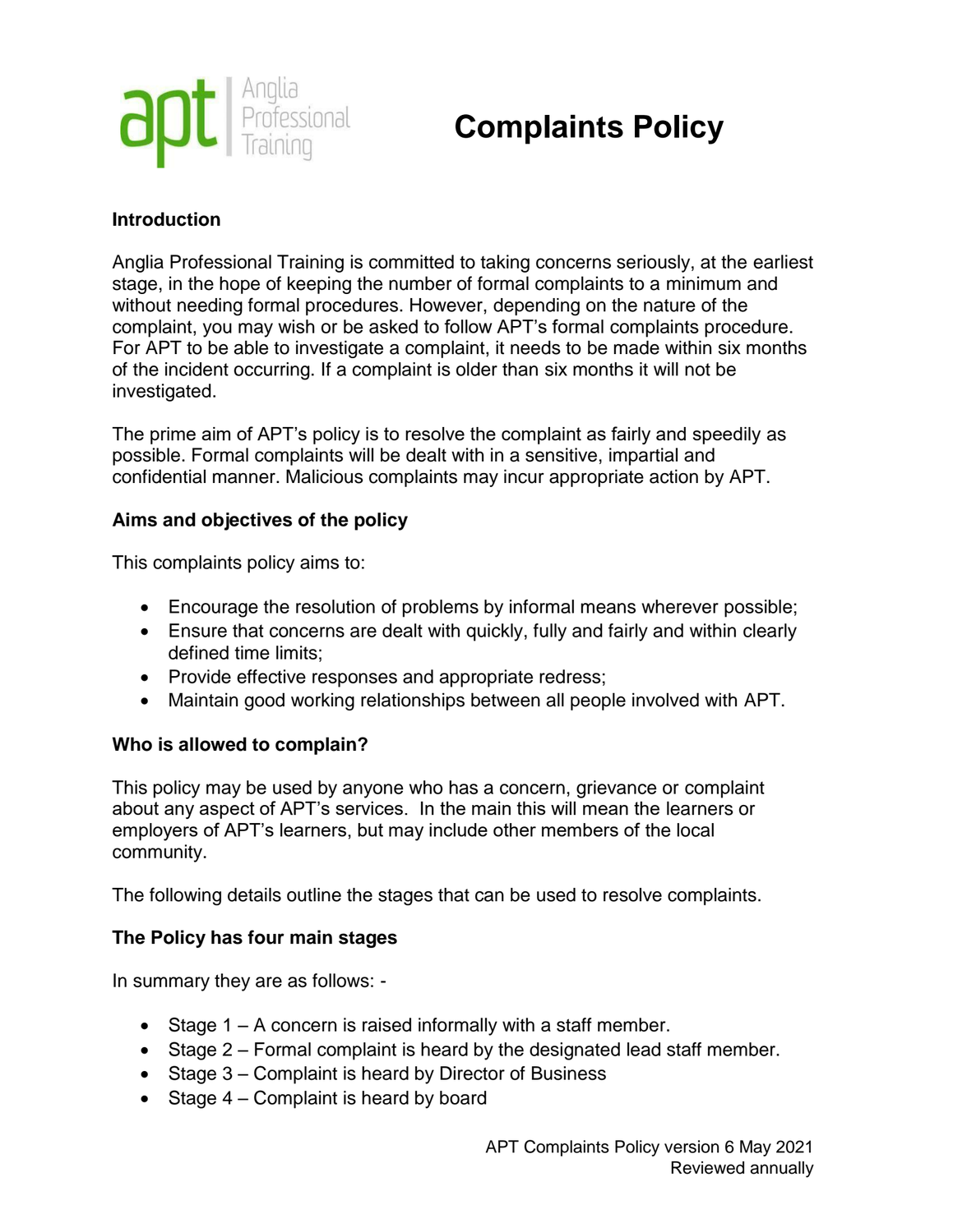# **Stage 1 – Raising a concern**

Concerns can be raised with APT at any time and will often generate an immediate response, which will resolve the concern. APT requests that the complainant make their first contact to any of the teaching or administration staff. On some occasions the concern raised may require investigation, or discussion with others, in which case you will receive an informal but informed response within a day or two. Complaints can be raised verbally, in writing or by email. The vast majority of concerns will be satisfactorily dealt with in this way. However, if you are not satisfied with the result at stage 1, please write to or call APT within 10 working days and state what you would like APT to do. APT will then look at your complaint at the next stage.

#### **Stage 2 – Complaint heard by the Designated Lead Staff Member**

Formal complaints shall be put in writing and addressed to the Director of Business. The complaint will be logged, including the date it was received. Your complaint will be given to a designated lead staff member who will normally acknowledge receipt of the complaint within 2 working days of receiving it. In many cases this response will also report on the action APT has taken to resolve the issue. Alternatively, a meeting may be convened to discuss the matter further. This meeting will normally take place within 10 working days. The aim will be to resolve the matter as speedily as possible. However, if you are not satisfied with the result at stage 2 please write to or call APT within 10 working days of getting our response. You will need to tell APT why you are still not satisfied and what you would like APT to do.

## **Stage 3 – Complaint Heard by Director of Business**

If the matter has not been resolved at Stage 2, the Director of Business will arrange for a further investigation. Following the investigation, the Director of Business will normally give a written response within 10 working days. If you are dissatisfied with the result at stage 3, you will need to let APT know within 10 working days of getting the response.

## **Stage 4 – Complaint heard by the Board**

If the matter has still not been resolved at Stage 3, then you will need to write to the board giving details of the complaint. The board will convene a complaints panel. The hearing will normally take place within 10 working days of the receipt of the written request for Stage 4 investigation.

The aim of the Appeal panel hearing is to impartially resolve the complaint and to achieve reconciliation between PT and the complainant. All parties will be notified of the Panel's decision in writing within three working days after the date of the hearing. The letter will also contain what you need to do if you wish to take the matter further.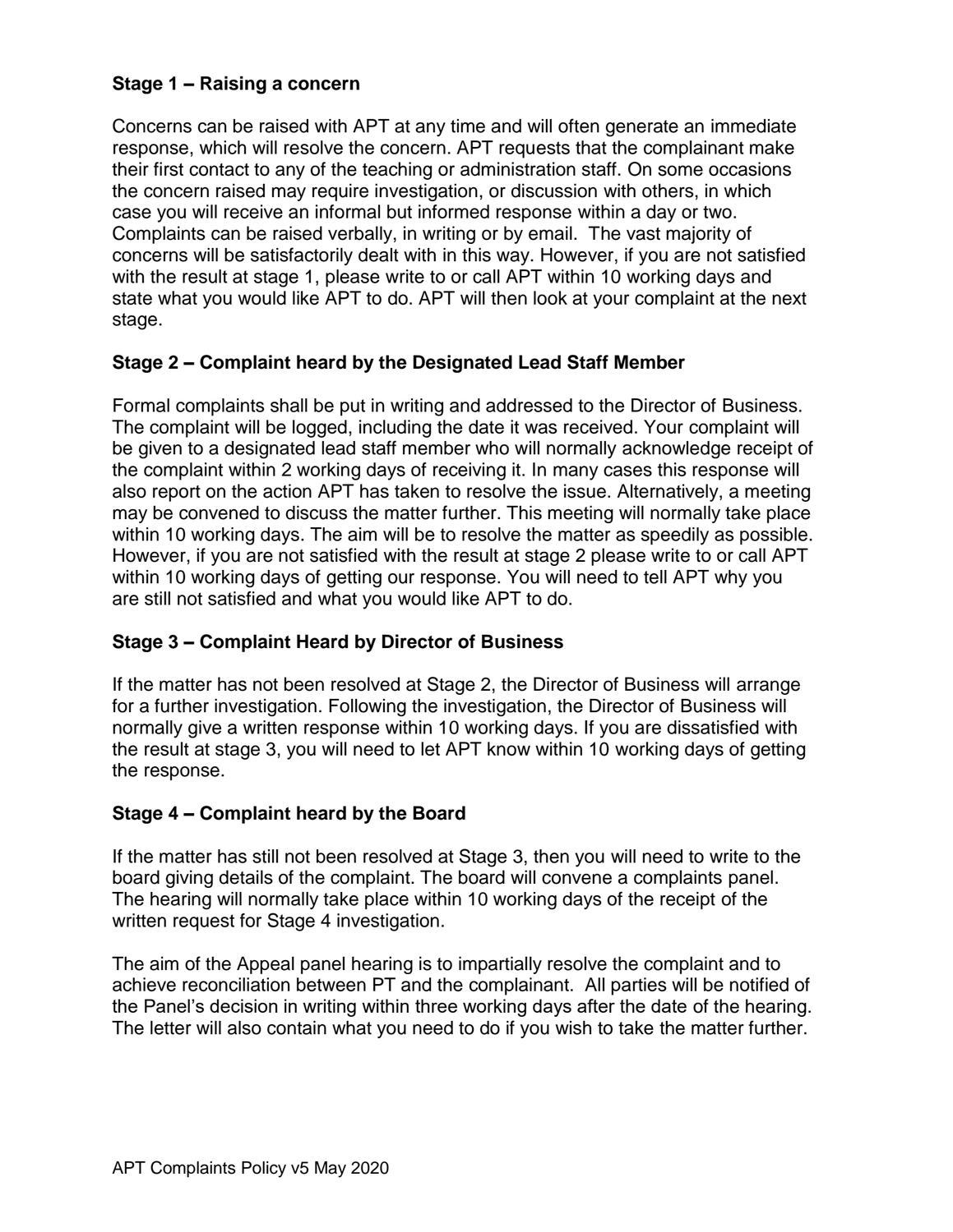# **The appeal hearing is the last stage of the complaints process.**

It is stressed that the majority of complaints are resolved on an informal basis (stage 1).

Issues related to child protection, criminal investigations and employee grievances will be handled separately from this policy.

#### **Monitoring complaints**

At all formal stages of the complaints procedure, the following information will be recorded:

- The name of the complainant;
- The date and time at which complaint was made;
- The details of the complaint;
- The desired outcome of the complainant;
- How the complaint is investigated (including written records of interviews held);
- Results and conclusions of investigations;
- Any action taken;
- The complainant's response (satisfaction or further pursuit of complaint).

#### **Upholding or not upholding complaints**

At each stage of the complaints procedure, the conclusion will be either:

- 1. That the complaint is upheld (in part or in full) and, where appropriate, some form of action is taken. Or
- 2. That the complaint is not upheld and reasons for this are clearly given.

In the first instance, it may be appropriate to offer one or more of the following:

- an apology;
- an explanation;
- an admission that the situation could have been handled differently or better;
- an assurance that the event complained of will not recur;
- an explanation of the steps that have been taken to ensure that it will not happen again;
- an undertaking to review APT's policies in light of the complaint.

In the second instance, the complainant may either choose to take no further action or to take their complaint to the next relevant stage.